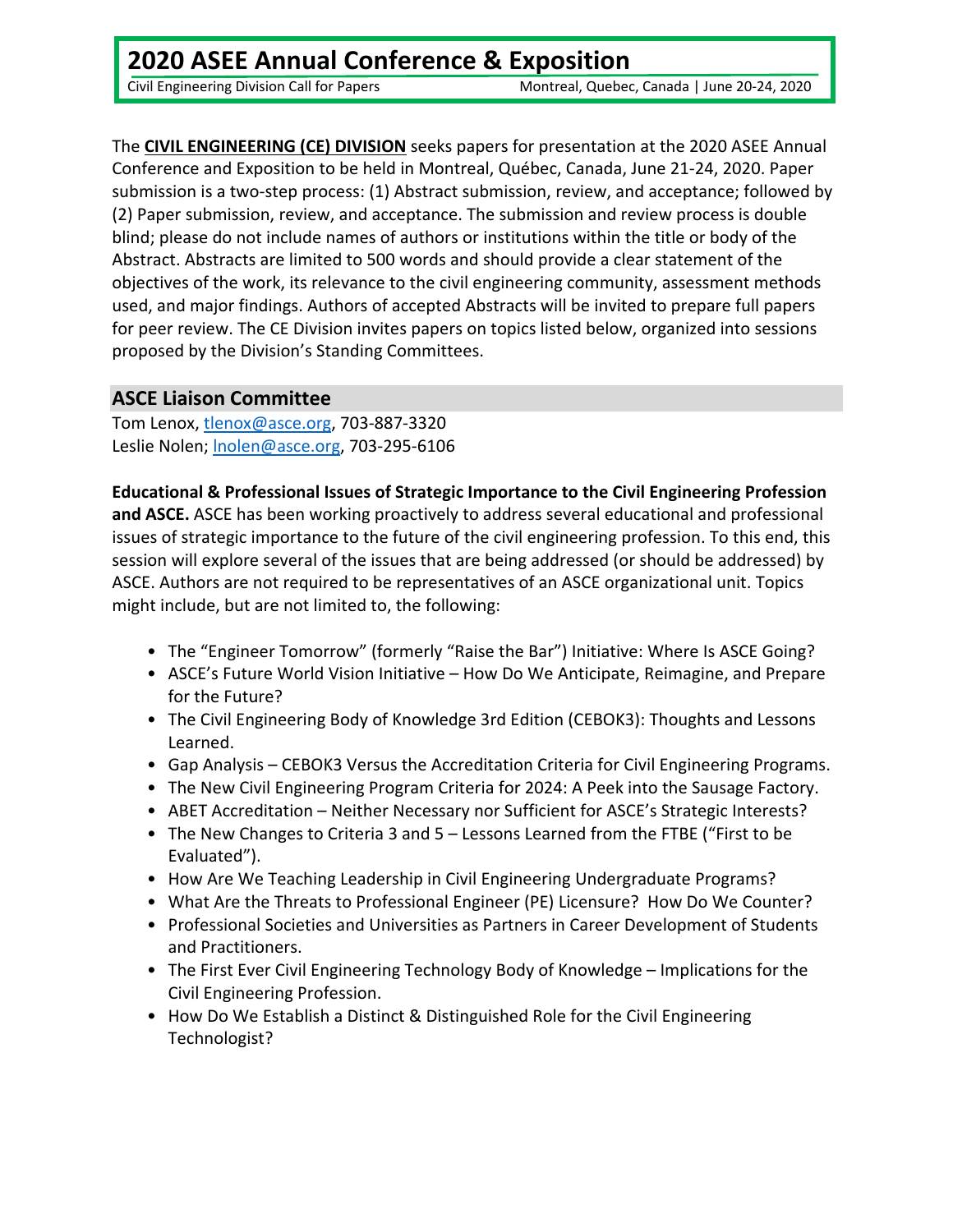# **2020 ASEE Annual Conference & Exposition**

Civil Engineering Division Call for Papers Montreal, Quebec, Canada | June 20‐24, 2020

## **Committee on Effective Teaching**

Chair: Tonya Nilsson, tnilsson@scu.edu Co‐Chairs: Dave Saftner, dsaftner@d.umn.edu, Joel Lanning, joel.lanning@uci.edu, Brad Wambeke, brad.wambeke@westpoint.edu, Laura Doyle

#### *Beyond the Capstone: Integrating Authentic Experiences That Promote Learning and*

*Excitement.* This session, jointly sponsored with the Environmental Engineering Division, seeks papers highlighting student design challenges that incorporate authentic experiences in topics including problem definition, stakeholders, sustainability, and realistic design constraints.

*Best in 5 Minutes: Demonstrating Interactive Teaching Activities.* This interactive and open‐ format session, jointly sponsored with the Environmental Engineering Division, invites short papers describing your most impactful classroom moments including demonstrations, student activities, or experiences. In this unique session, papers do not require a research question, data or conclusion. Presentations should be short (<5 minutes) and should include an interactive component as session attendees will have the opportunity to circulate the room and experience your impactful teaching activity. The demonstrations, accompanied with pedagogy‐ rich papers, could include physical models, interactive videos, or embedded technology. All civil‐engineering sub‐disciplines and related fields are welcome!

*Promotion of Educational Activities that Advance the Teaching of the National Academy of Engineering Grand Challenges.* This session, jointly sponsored with the Environmental Engineering Division, seeks papers from multiple disciplines that present approaches to effectively deliver challenge‐based education in a course or across a curriculum.

### **Committee on Professional Practice**

Claire Dancz, cdancz@clemson.edu Yvette Pearson, y.e.pearson@rice.edu

## *Initiatives Integrating the United Nations Sustainable Development Goals into Engineering*

*Classrooms.* This session will focus on the call from numerous national and international organizations to increase the inclusion of sustainability concepts and topics within engineering education. While a variety of sustainability frameworks have been adopted by educators, the United Nations has endorsed a holistic set of Sustainable Development Goals (SDGs) that is intended to provide cross‐cutting principles adaptable across disciplines. Papers are requested that document how educators are integrating the SDGs into engineering education. Papers that focus on the SDGs as they relate to diversity, equity, and inclusion, convergence (i.e., multidisciplinary approaches), and power skills (e.g., teamwork, communication) are especially encouraged as are those that emphasize strategies of Canadian and other international organizations.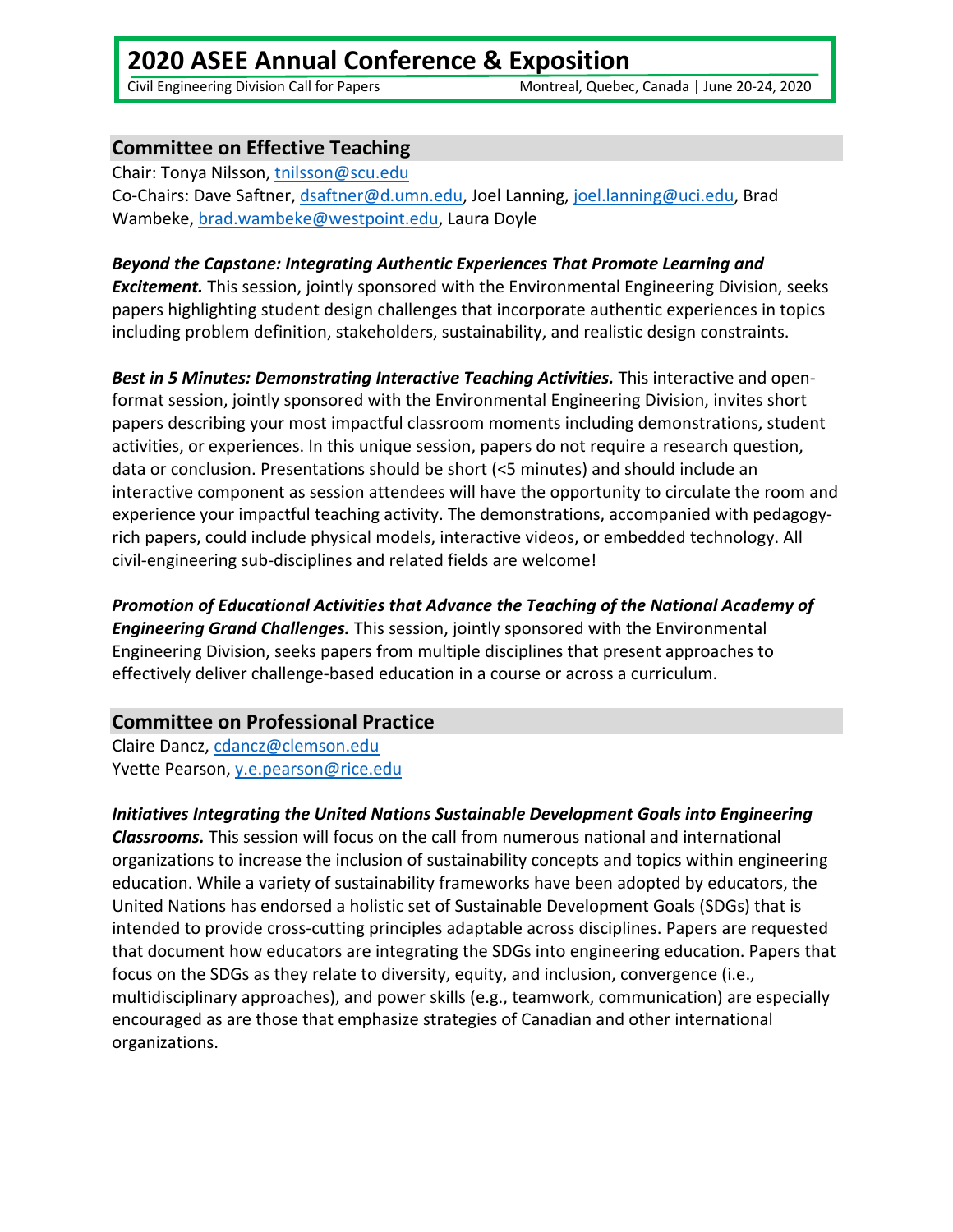# **2020 ASEE Annual Conference & Exposition**

Civil Engineering Division Call for Papers Montreal, Quebec, Canada | June 20‐24, 2020

### *Inclusive Engineers: Strategies for Teaching and Assessing Principles of Equity and Inclusion in Engineering Curricula.* This session will focus on strategies for teaching students to be inclusive in engineering practice. Papers are requested that share strategies for (1) teaching and assessing ethical principles related to diversity, equity, and inclusion from engineering societies' codes of ethics (e.g., American Society of Civil Engineers, IEEE, and the American Institute of Chemical Engineers) and/or (2) addressing ABET EAC (Engineering Accreditation Commission) Criterion 3: Student Outcomes emphasizing inclusion such as (but not limited to) solving complex engineering problems that require diverse perspectives, creating and assessing inclusive teams, communicating with a wide range of audiences, and designing using realistic constraints that require considerations of and input from diverse populations (e.g., accessibility, usability, etc.). Papers that merge codes of ethics with the ABET EAC requirements and related power skills (e.g., teamwork, communication) are especially encouraged.

*Diversity, Equity, and Inclusion in Practice: Workforce Perspectives on What Engineering Students Need to Know.* This session will include invited speakers from industry, government, and academia (administration) to provide perspectives on inclusion, focusing on what students need to know and how faculty should prepare students to practice engineering in inclusive workplaces and in a way that takes into account the perspectives of stakeholders representing diverse demographics (e.g., underrepresented minorities, people with disabilities, women, people from low‐income backgrounds). Insights will be shared via PechaKucha presentations followed by a moderated panel with audience questions.

### **Committee on Instructional Technology**

Matt Lovell, lovellmd@rose‐hulman.edu Co‐Chairs: Erfan Goharian, goharian@cecc.sc.edu, Tim Kennedy, timothy.kennedy@acu.edu

*Gamification: Using Games, VR, and Other Technology Practices in the Civil Engineering Classroom.* This session seeks papers emphasizing assessment of enhanced learning from gamification in the classroom (games, software, virtual reality, etc.).

*Optimizing the Use of a Learning Management System for Civil Engineering Education.* This session seeks papers illustrating unique and creative applications of an LMS (Moodle, Blackboard, Canvas, etc.) to enhance civil engineering education. Types of applications might include automated grading, integration of interactive textbooks, interactive assessments, and hybrid delivery. Works in Progress papers are encouraged.